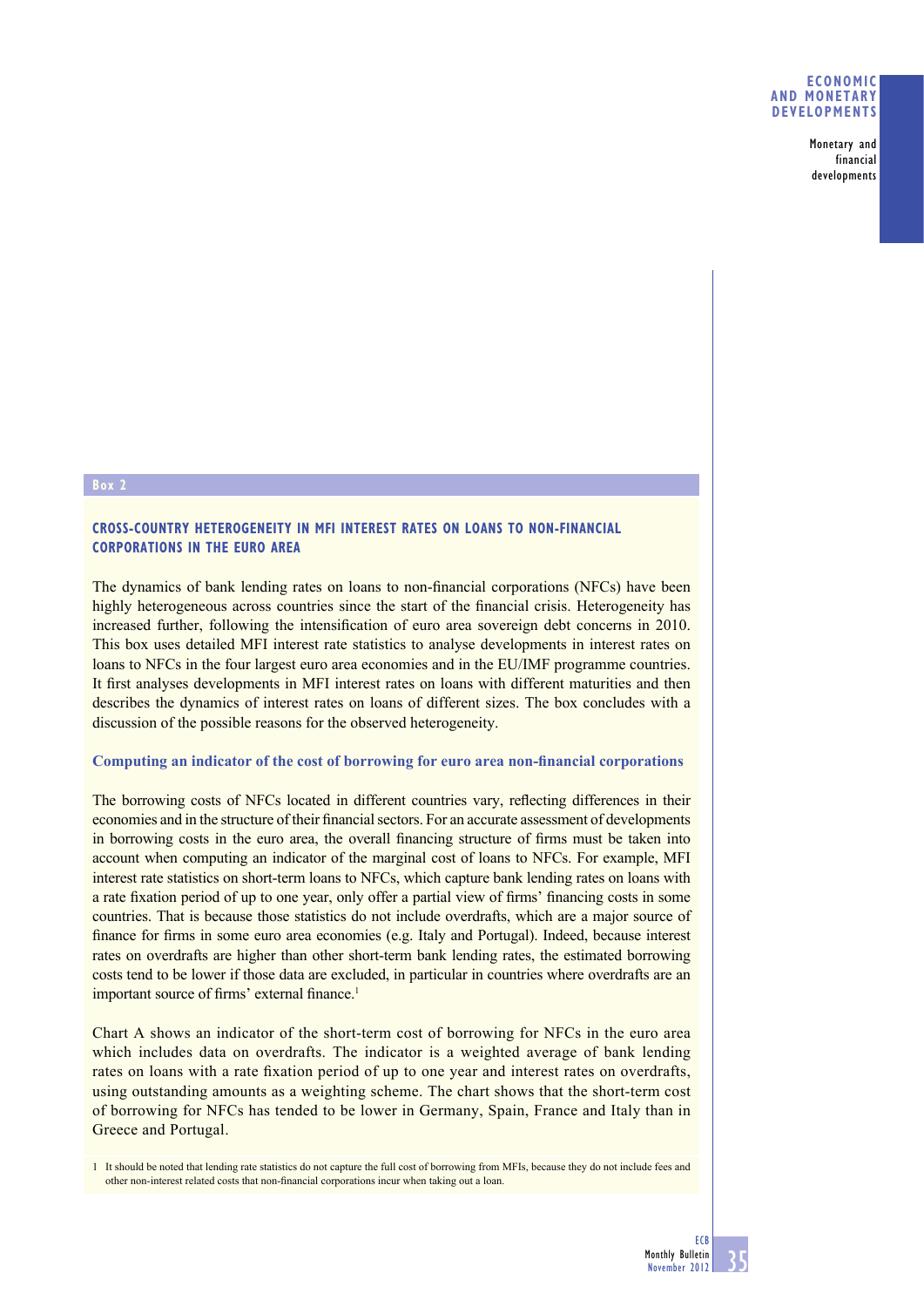

Sources: ECB, as well as the MIR and BSI databases. Notes: The indicator is computed using lending rates on loans with a maturity of up to one year and interest rates on overdrafts, aggregated on the basis of amounts outstanding. The weight applied to lending rates on loans with a maturity of up to one year accounts for the share of long-term loans issued at a floating rate. The coefficient of variation and the standard deviation are computed for all euro area countries where data are available, based on a changing composition of countries.

Sources: ECB and the MIR database.

Notes: Long-term lending rates on loans with a maturity of more than one year. Aggregation is based on new business volumes.<br>The coefficient of variation and the standard deviation are computed for all euro area countries where data are available, based on a changing composition of countries. Data for Greece are not available.

 $0.0$ 0.1 0.2 0.3  $0.4$  $0.6$ <br> $0.5$  $0.7$ 0.8 0.9 1.0 1.1 1.2 1.3 1.4  $\frac{1.5}{1.5}$ 1.6 1.7 1.8

The long-term cost of borrowing for NFCs, aggregated at the euro area level on the basis of long-term moving averages of new business volumes, has been more volatile and has tended to follow a less clear-cut structural pattern (see Chart B).

The short and long-term costs of borrowing for NFCs have both exhibited different dynamics across countries in response to the financial crisis and the intensification of concerns about sovereign debt in the euro area. In the early stages of the financial crisis in late 2008 and in 2009, short-term lending rates tended to contract to a lesser extent in Greece and Portugal than in the other euro area countries. Thereafter, following the intensification of sovereign debt tensions in 2010, rates in these two countries started to rise sooner and more rapidly than in the other euro area countries. Since mid-2011 the short-term cost of borrowing has also increased in Italy and remains above the level recently recorded in the other euro area economies. With regard to interest rates on long-term loans, the cost of borrowing has increased in Italy and Spain since mid-2011, while it has contracted in Germany and France.

The heterogeneous developments in the short and long-term cost of borrowing for NFCs are reflected in measures of the dispersion of lending rates across countries. In particular, the dispersion of interest rates on both short and long-term loans to NFCs increased significantly in the early stages of the crisis in late 2008 and early 2009. Although the dispersion narrowed somewhat in the period from late 2009 to mid-2011, it has thereafter tended to widen again in the case of shortterm loans. By contrast, the dispersion of lending rates on long-term loans contracted somewhat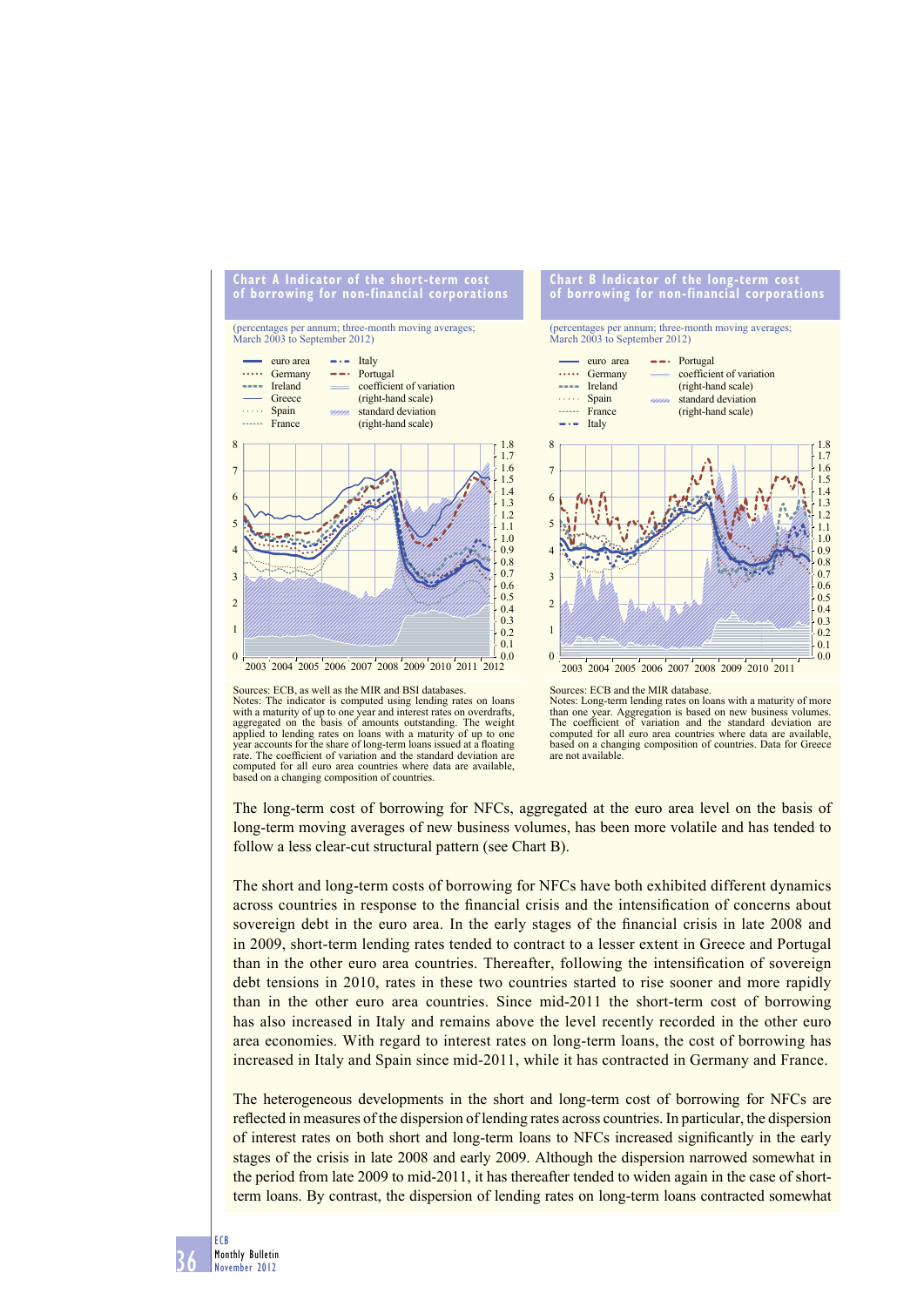### **ECONOMIC AND MONETARY DEVELOPMENTS**

Monetary and financial developments

### **Chart C The share of short and long-term loans in total loans**





# **Chart D The spread between lending rates on small and large loans**

(percentages per annum; three-month moving averages; March 2003 to September 2012)



Sources: ECB, as well as the MIR and BSI databases. Notes: Short-term loans are those with a maturity of up to one year, plus overdrafts and the share of long-term loans issued at a floating rate. The data are aggregated on the basis of outstanding amounts.

Sources: ECB and the MIR databases. Notes: Lending rates have been aggregated using new business volumes. Small loans are loans of up to €1 million, while large loans are those of over €1 million. Data for Greece are not available.

recently.<sup>2</sup> Developments in short and long-term lending rates on loans to corporations result in different funding pressures across countries, owing to differences in the financing structure of firms. Chart C shows that NFCs in Greece, Ireland, Spain, Italy and Portugal rely more heavily on short-term financing than their counterparts in Germany and France.

# **Heterogeneities in bank lending rates for small and medium-sized enterprises in the euro area**

Based on the assumption that loans to small and medium-sized enterprises (SMEs) are generally smaller than loans to large corporations, a breakdown of lending rates into those applied to small loans and those for large loans permits a more detailed analysis of the borrowing costs of SMEs.<sup>3</sup> A long data series on MFI interest rates is available in the MIR database, distinguishing between lending rates on loans of up to  $E1$  million and those on loans of over  $E1$  million. Chart D shows that the spread between lending rates on these two types of loan is positive for all the countries considered. Lending rates on loans to small businesses are higher than those on loans to large businesses, owing to the higher transaction costs and weaker bargaining power of SMEs and the higher business risk they represent (given that they have fewer assets and a higher probability of default), among other factors. The chart also shows that during the crisis in late

<sup>2</sup> For an analysis of heterogeneities in mortgage interest rates in the euro area, see Kok Sørensen, C. and Lichtenberger, J-D., "Mortgage interest rate dispersion in the euro area", *Working Paper*, No. 733, ECB, February 2007.

<sup>3</sup> The size of loans may also be related, to some extent, to the purpose (e.g. inventory financing, working capital, long-term investment) and the duration of the loan.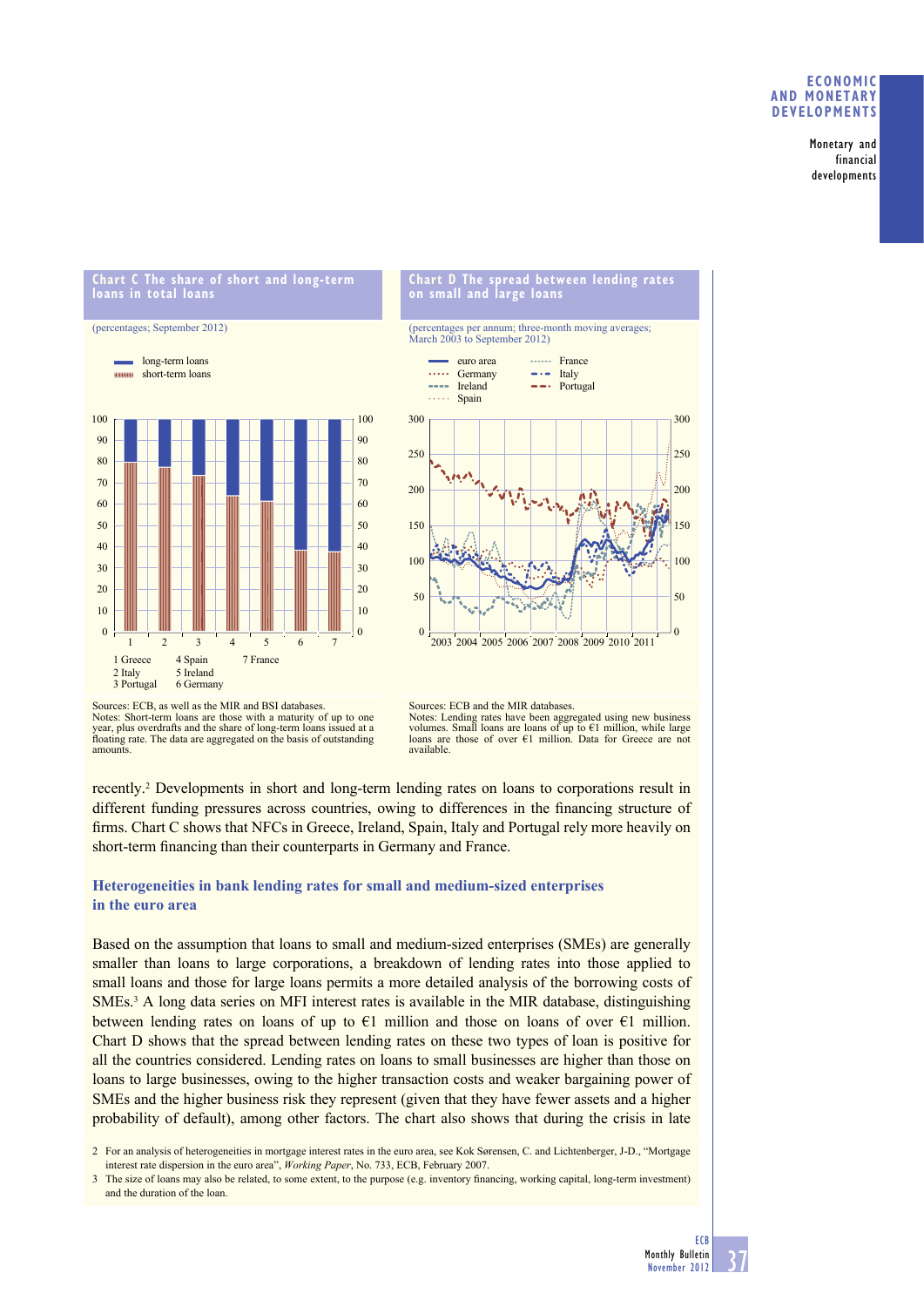$2008$  and in  $2009$ , bank financing conditions for SMEs deteriorated sharply in most euro area countries, but particularly so in Ireland, Spain, France and Italy. The situation improved in all countries during 2010, but has deteriorated again since 2011. The spread between bank lending rates on small and large loans has recently widened again, particularly in Spain, Italy and Portugal. In France, the increase has been more moderate.

The  $E1$  million ceiling used to define small loans may be too high a proxy for lending to SMEs. Consequently, since June 2010, the ECB has collected more refined data on bank interest rates on small loans. Specifically, the category of loans of up to  $E1$  million was broken down into two sub-categories, which capture loans of up to  $\epsilon$ 0.25 million and loans of over  $\epsilon$ 0.25 million and up to  $E1$  million. This additional breakdown permits a more precise measure of the borrowing costs of SMEs.<sup>4</sup> Chart E shows that the spread between interest rates on very small loans (of up to  $\epsilon$ 0.25 million) and large loans





(of over  $E1$  million) is wider than that between small (of up to  $E1$  million) and large loans (over €1 million) shown in Chart D for each of the countries considered. As was the case for the spread between lending rates on loans of up to  $E1$  million and those on loans of over  $E1$  million, the spread between interest rates on very small loans and large loans shown in Chart E has increased since 2011, particularly in the case of Spain, Italy and Ireland. In Germany and France, the spread has also increased since the beginning of 2012, although to a much lesser extent. The spread between bank lending rates for very small loans and large loans remains high by historical standards, standing at about 240 basis points, on average, in the euro area in September 2012.

#### Factors affecting the dynamics of bank lending rates on loans to non-financial corporations

Although it is difficult to isolate the precise determinants of cross-country divergences in MFI lending rates, a number of driving factors seem to be at play. First, the structure of the financial system differs across countries. Lending rates tend to be lower in economies where bank competition is stronger and alternative, market-based sources of finance are available through more developed financial sectors, such as in Germany and France. Second, the observed heterogeneity in MFI lending rates to non-financial corporations may also reflect country specific institutional factors, such as the fiscal and regulatory frameworks, enforcement procedures and differences in the degree to which loans are secured. Third, the business cycle and the associated perceptions of

<sup>4</sup> Other improvements in the collection of MFI interest rate statistics from June 2010 include: i) further breakdowns by period of rate fixation; ii) additional information on guarantees and collateralisation; iii) data on interest rates on overdrafts and revolving loans compiled by an homogenous method and separately from data on credit card debt; and iv) the separate reporting of interest rates on loans to sole proprietors in the household sector. See the article entitled "Keeping the ECB's monetary and financial statistics fit for use", *Monthly Bulletin*, ECB, August 2011.